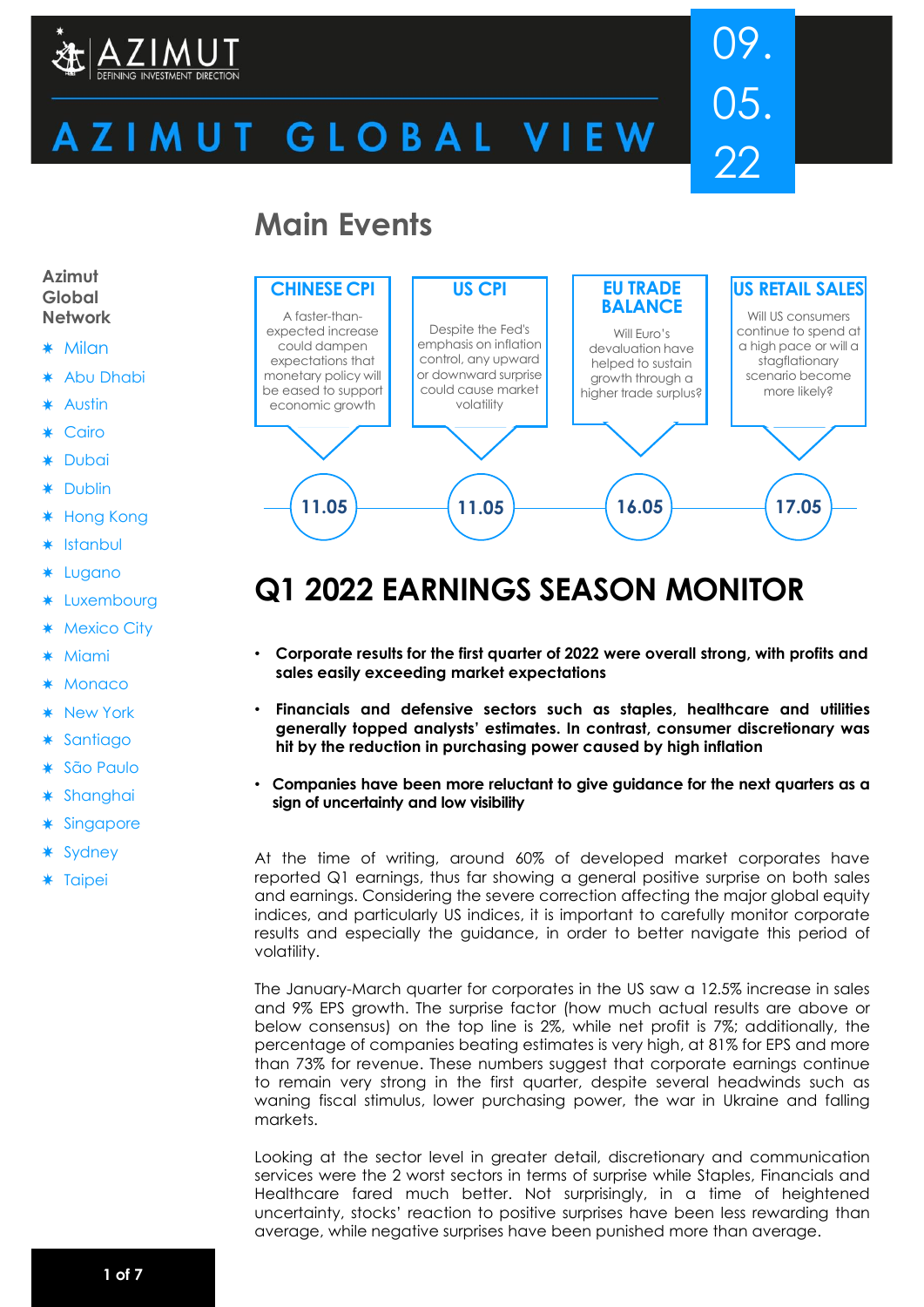

# **(continued)**

#### S&P 500: EARNINGS

Exhibit 2. 2022Q1 Earnings Scorecard

|                               | Above | <b>Match</b> | <b>Below</b> | <b>Surprise</b> | <b>Reported</b> | <b>Index</b> | $%$ of          |
|-------------------------------|-------|--------------|--------------|-----------------|-----------------|--------------|-----------------|
| <b>Sector</b>                 | $\%$  | $\%$         | $\%$         | Factor          | Total #         | Total #      | <b>Mrkt Cap</b> |
| <b>Consumer Discretionary</b> | 63%   |              | 37%          | 7%              | 30              | 59           | 11.5%           |
| <b>Consumer Staples</b>       | 91%   | 9%           |              | 8.3%            | 22              | 32           | 6.7%            |
| Energy                        | 86%   |              | 14%          | 4.5%            | 14              | 21           | 4.2%            |
| <b>Financials</b>             | 79%   |              | 21%          | 10.1%           | 58              | 66           | 10.9%           |
| <b>Health Care</b>            | 80%   | 5%           | 15%          | 8.9%            | 40              | 65           | 14.0%           |
| <b>Industrials</b>            | 91%   |              | 9%           | 2.0%            | 56              | 71           | 7.8%            |
| <b>Materials</b>              | 79%   | 5%           | 16%          | 9.6%            | 19              | 28           | 2.7%            |
| <b>Real Estate</b>            | 79%   | 5%           | 16%          | 7.5%            | 19              | 30           | 2.8%            |
| <b>Technology</b>             | 84%   | 2%           | 14%          | 6.0%            | 44              | 76           | 27.6%           |
| <b>Communication Services</b> | 71%   | 7%           | 21%          | 4.1%            | 14              | 23           | 8.8%            |
| <b>Utilities</b>              | 77%   |              | 23%          | 6.0%            | 13              | 29           | 2.8%            |
| <b>S&amp;P 500</b>            | 81.2% | 2.4%         | 16.4%        | 7.1%            | 329             | 500          |                 |

*Source: I/B/E/S data from Refinitiv (May 3, 2022)*

It is also worth noting that during the month of April, estimates for Q1 2022 EPS increased significantly for some defensive sectors such as staples, healthcare, and utilities, while decreasing for the discretionary sector (see table below). We see this trend as consistent with the current market worries around the shift in spending from discretionary to essential goods as a result of high inflation.

#### Exhibit 3. 2022Q1 Blended (Reported & Estimated) Earnings Growth

| <b>Sector</b>                 | <b>Todav</b> | Apr      | 1 Jan    | 1 Oct    | 1 Jul    | 1 Apr |
|-------------------------------|--------------|----------|----------|----------|----------|-------|
| <b>Consumer Discretionary</b> | $-29.2%$     | $-11.9%$ | $-0.6%$  | 8.7%     | 15.4%    | 54.5% |
| <b>Consumer Staples</b>       | 7.2%         | 1.9%     | 5.2%     | 5.9%     | 5.6%     | 10.2% |
| Energy                        | 261.0%       | 233.5%   | 165.3%   | 105.6%   | 77.0%    | 85.8% |
| <b>Financials</b>             | $-17.7%$     | $-21.4%$ | $-18.7%$ | $-20.2%$ | $-20.4%$ | 5.1%  |
| <b>Health Care</b>            | 15.6%        | 10.2%    | 11.9%    | 6.1%     | $-1.4%$  | 6.5%  |
| <b>Industrials</b>            | 38.9%        | 36.8%    | 54.9%    | 64.6%    | 62.8%    | 78.8% |
| <b>Materials</b>              | 43.6%        | 35.0%    | 35.4%    | 28.3%    | 13.0%    | 6.0%  |
| <b>Real Estate</b>            | 23.8%        | 16.0%    | 10.1%    | 8.0%     | 5.0%     | 5.5%  |
| <b>Technology</b>             | 13.1%        | 8.7%     | 6.2%     | 5.1%     | 2.8%     | 11.1% |
| <b>Communication Services</b> | $-4.2%$      | $-5.2%$  | 0.0%     | 2.0%     | $-0.4%$  | 16.5% |
| <b>Utilities</b>              | 10.6%        | 6.7%     | 6.6%     | 7.0%     | 7.7%     | 6.3%  |
| <b>S&amp;P 500</b>            | 9.3%         | 6.4%     | 7.5%     | 5.8%     | 2.9%     | 16.7% |

Looking at the operating margin, a highly debated element in this inflationary environment, we see it coming down from last year's level. Using the net profit margin as a proxy for market profitability (even though this is not properly an operational item) the % margin fell by 60bps yoy to 12,2%. It is worth noting that operating margins are currently at an all-time high, so a contraction is likely from a statistical point of view, and even more so if the economy slows down. Lower margins would translate into lower profits.

What about the Q2 outlook? Only17 companies have issued a positive EPS guidance so far, while 26 have issued negative guidance. We interpret the unwillingness to provide guidance for the next quarter as an indication of uncertainty and low visibility over the current trend.

In Europe, the first quarter has seen a 19% increase in revenue and a 35% increase in net profit year over year. These numbers appear to be quite high, especially when compared to the Q1 in the US. Comparably speaking, Europe had a much easier Q1 2021 owing to a later post Covid economic recovery, and quarterly results were at least partially affected by the war in Ukraine. The surprise factor is also quite remarkable, at 5% on the top line and 14% on the EPS.

At a sector level, the highest surprise factor is seen in Financials, Energy and industrials.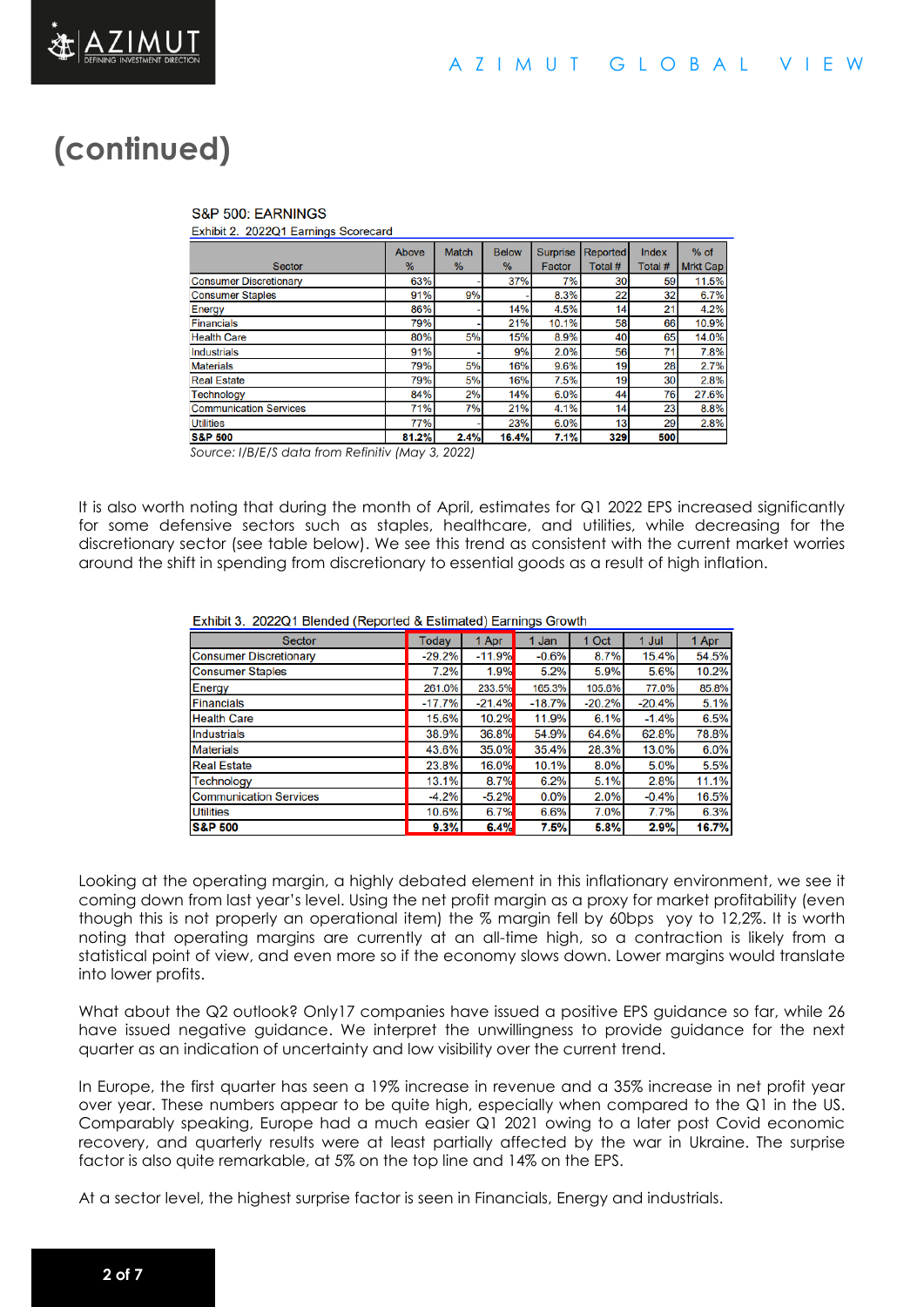# **(continued)**

|                               |         |         |         | <b>Surprise</b> | Reported | Cos. w/ Ests. |
|-------------------------------|---------|---------|---------|-----------------|----------|---------------|
| <b>Sector</b>                 | Above % | Match % | Below % | Factor %        | Total #  | Total #       |
| <b>Basic Materials</b>        | 93%     | 0%      | 7%      | 14%             | 14       | 30            |
| <b>Consumer Cyclicals</b>     | 73%     | 0%      | 27%     | 5%              | 15       | 41            |
| <b>Consumer Non-Cyclicals</b> | 83%     | 0%      | 17%     | 12%             | 6        | 18            |
| Energy                        | 78%     | 0%      | 22%     | 20%             | 9        | 18            |
| <b>Financials</b>             | 65%     | 0%      | 35%     | 17%             | 26       | 54            |
| Healthcare                    | 67%     | 0%      | 33%     | 6%              | 12       | 33            |
| <b>Industrials</b>            | 67%     | 10%     | 24%     | 16%             | 21       | 48            |
| <b>Technology</b>             | 70%     | 5%      | 25%     | 7%              | 20       | 41            |
| <b>Real Estate</b>            | 71%     | 0%      | 29%     | 3%              | 7        | 15            |
| <b>Utilities</b>              | 100%    | 0%      | 0%      | 179%            | и        | 15            |
| STOXX 600                     | 72.5%   | 2.3%    | 25.2%   | 14.4%           | 131      | 313           |

*Source: I/B/E/S data from Refinitiv (May3, 2022)*

As far as the reaction to the results are concerned the picture is similar to the US market, where misses are declining more than beats (chart below).

#### Figure 12: European stock price reaction\* to quarterly EPS beats/misses



As of May 5, 2022, approximately 20 companies reported in Italy: 13 large-cap (out of 40 constituents of the FTSEMIB index) and 6 mid-cap (out of 60 companies in the mid-cap Index). Overall, companies' results followed the European trend: both revenues and net incomes have increased.

In Japan, around 53% of companies beat EPS estimates with an overall EPS growth of 11%. On the top line, growth is running at 7% with 54% of the companies beating consensus.

|                                       | reported / Total | No. of cos |      | $\frac{q}{\alpha}$<br>reported | $%$ $cos$<br><b>Beating</b><br><b>EPS</b><br>estimates | $%$ $cos$<br><b>Missing</b><br><b>EPS</b><br>estimates | <b>EPS</b><br>surprise   | $%$ yoy<br><b>EPS</b><br>arowth | $%$ $cos$<br><b>Beating</b><br><b>Sales</b><br>estimates | $%$ $cos$<br><b>Missing</b><br><b>Sales</b><br>estimates | <b>Sales</b><br>surprise | %yoy<br><b>Sales</b><br>growth |
|---------------------------------------|------------------|------------|------|--------------------------------|--------------------------------------------------------|--------------------------------------------------------|--------------------------|---------------------------------|----------------------------------------------------------|----------------------------------------------------------|--------------------------|--------------------------------|
| <b>Topix</b>                          | 409              |            | 2136 | 19%                            | 53%                                                    | 41%                                                    | 14%                      | 11%                             | 54%                                                      | 38%                                                      | 6%                       | 7%                             |
| Energy                                | $\overline{c}$   |            | 18   | 11%                            | $\ddot{\phantom{1}}$                                   | $\blacksquare$                                         | 40%                      | 98%                             | $\overline{\phantom{a}}$                                 | $\blacksquare$                                           | 17%                      | 34%                            |
| <b>Materials</b>                      | 27               |            | 200  | 14%                            | 57%                                                    | 29%                                                    | 12%                      | 45%                             | 54%                                                      | 31%                                                      | 1%                       | 20%                            |
| Industrials                           | 88               |            | 573  | 15%                            | 60%                                                    | 40%                                                    | 22%                      | 78%                             | 49%                                                      | 39%                                                      | 11%                      | 17%                            |
| Discretionary                         | 99               |            | 407  | 24%                            | 52%                                                    | 44%                                                    | 22%                      | $-9%$                           | 50%                                                      | 46%                                                      | 2%                       | 0%                             |
| <b>Staples</b>                        | 48               |            | 178  | 27%                            | 36%                                                    | 55%                                                    | 16%                      | 13%                             | 60%                                                      | 25%                                                      | 2%                       | 8%                             |
| Healthcare                            | 12               |            | 101  | 12%                            | 25%                                                    | 75%                                                    | $-2%$                    | 1%                              | 67%                                                      | 22%                                                      | 2%                       | 7%                             |
| Financials                            | 20               |            | 140  | 14%                            | 50%                                                    | 50%                                                    | 18%                      | 18%                             | 33%                                                      | 67%                                                      | 28%                      | 2%                             |
| IT                                    | 71               |            | 323  | 22%                            | 57%                                                    | 32%                                                    | 18%                      | 37%                             | 51%                                                      | 46%                                                      | 1%                       | 10%                            |
| Com. Services                         | 22               |            | 117  | 19%                            | 60%                                                    | 40%                                                    | $-10%$                   | $-49%$                          | 69%                                                      | 15%                                                      | 0%                       | 3%                             |
| <b>Utilities</b>                      | 8                |            | 24   | 33%                            | 67%                                                    | 33%                                                    | $\overline{\phantom{a}}$ | $\blacksquare$                  | 100%                                                     | 0%                                                       | 18%                      | 8%                             |
| <b>Real Estate</b>                    | 11               |            | 54   | 20%                            | 40%                                                    | 40%                                                    | 2%                       | $-22%$                          | 40%                                                      | 60%                                                      | $-2%$                    | 0%                             |
| <b>Ex-Financials</b><br>& Real Estate | 377              |            | 1941 | 19%                            | 54%                                                    | 41%                                                    | 14%                      | 11%                             | 55%                                                      | 37%                                                      | 4%                       | 10%                            |
| <b>Ex-Energy</b>                      | 407              |            | 2118 | 19%                            | 53%                                                    | 41%                                                    | 14%                      | 10%                             | 54%                                                      | 38%                                                      | 5%                       | 8%                             |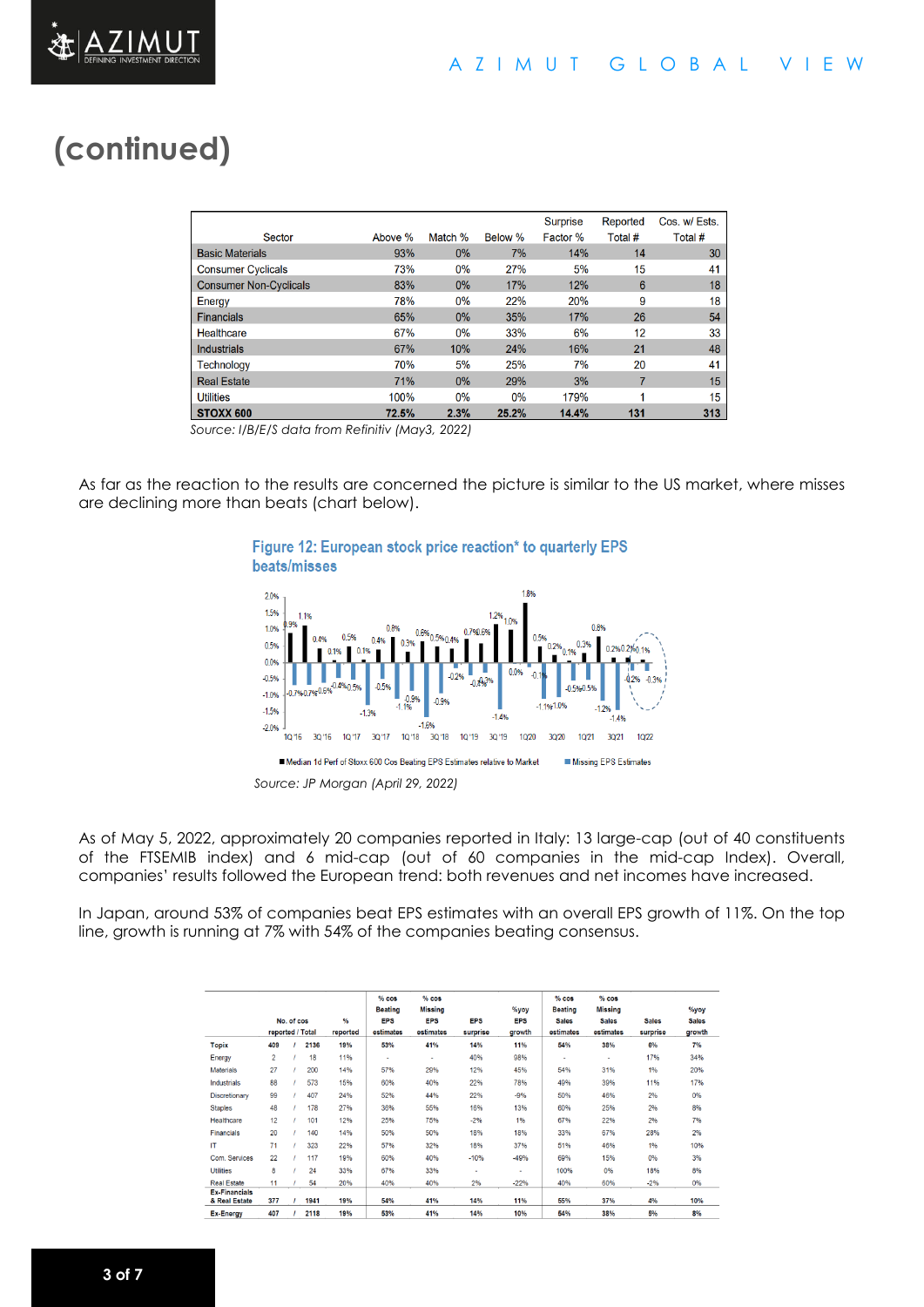

# **(continued)**

While the percentage of companies beating has increased in the US and Europe in Q1 compared to Q4 2021, there has been a sequential decline in Japan (see chart below), raising concerns about the domestic economy's strength.





#### Change In Estimates

In terms of expected earnings, the positive surprise in Q1 is causing a mechanical lift in FY 2022 estimates, which continue to rise despite the market's cautious stance.



Table 6: '22e and '23e consensus EPS growth expectations

|                    |                | 2022e EPS Growth, % |                | 2023e EPS Growth, % |  |
|--------------------|----------------|---------------------|----------------|---------------------|--|
|                    | <b>Current</b> | <b>Jan '22</b>      | <b>Current</b> | <b>Jan '22</b>      |  |
| <b>MSCI World</b>  | 10.2%          | 7.1%                | 7.9%           | 8.6%                |  |
| <b>S&amp;P 500</b> | 10.1%          | 8.7%                | 9.9%           | 10.1%               |  |
| Stoxx 600          | 11.6%          | 7.1%                | 5.8%           | 6.8%                |  |
| Euro Stoxx         | 8.5%           | 8.2%                | 7.7%           | 8.7%                |  |
| <b>FTSE 100</b>    | 14.5%          | 4.2%                | 1.9%           | 3.1%                |  |
| Topix*             | 7.3%           | 8.2%                | 6.1%           | 7.2%                |  |
| EM                 | 10.5%          | 5.4%                | 9.2%           | 9.9%                |  |

*Source: JP Morgan (April 29, 2022) Source: JP Morgan (April 29, 2022)*

As previously stated, the increasing uncertainty and caution displayed by companies lowering or withdrawing guidance may result in a downward revision of EPS estimates in the coming quarters.

However, it is worth noting that corporate guidance has historically not been the best leading indicator during times of uncertainty. We then argue that the current risks, such as high inflation, rising real interest rates, a lingering war, and global supply chain disruptions, all necessitate caution when approaching equity markets.

Consequently, when it comes to inflation, we do favor sectors that are clear beneficiaries during an inflationary period, such as infrastructure, and companies that are clear price leaders and can at least offset their cost inflation through price increases.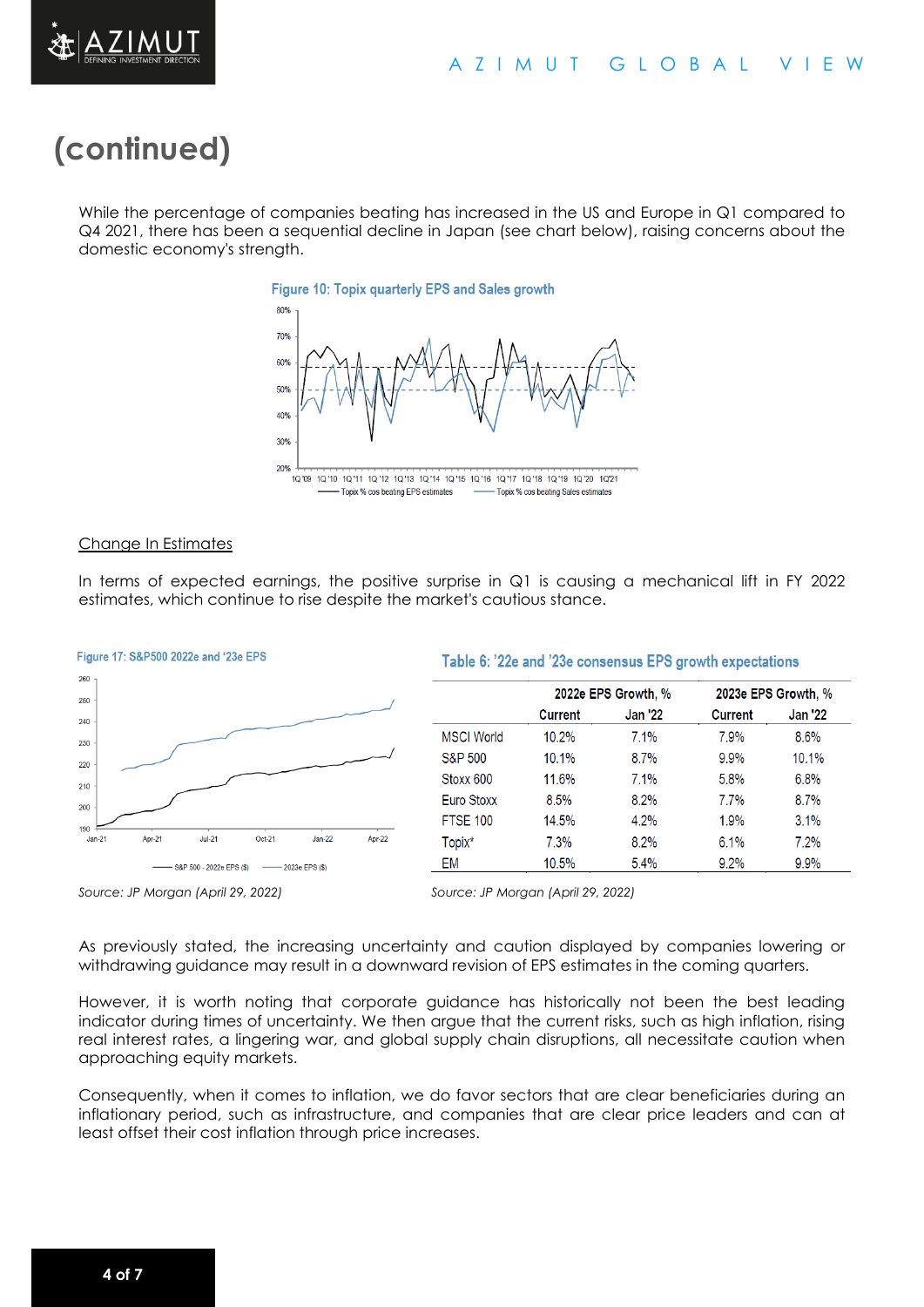

## **Asset Allocation View**

| <b>Equity</b>               |              |                  |  |
|-----------------------------|--------------|------------------|--|
| <b>Developed Markets</b>    |              |                  |  |
| <b>Emerging Markets</b>     |              |                  |  |
| <b>Fixed Income</b>         |              |                  |  |
| Developed Markets Sovereign |              |                  |  |
| Developed Markets Corporate |              |                  |  |
| <b>Emerging Markets</b>     |              |                  |  |
| <b>Commodities</b>          |              | <b>Downgrade</b> |  |
| <b>Currencies</b>           |              | Commentary below |  |
|                             | <b>JNDER</b> | NEUTRAL          |  |

## **Equity**

#### **Developed Markets**



We maintained our **Underweight** recommendation on Developed Markets Equities. Although the reporting season has been generally strong, as elaborated in the prologue, the Committee remains cautious on equity markets due to outspokenly restrictive central banks, increases in nominal and real rates, geopolitical tensions, Chinese lockdowns, and supply chain disruptions. This week's CPI report could be a catalyst for a short-term rebound. If inflationary pressures begin to ease, a short-term rebound from these levels is possible, especially in the market segments that have been hardest hit.



#### **Emerging Markets**

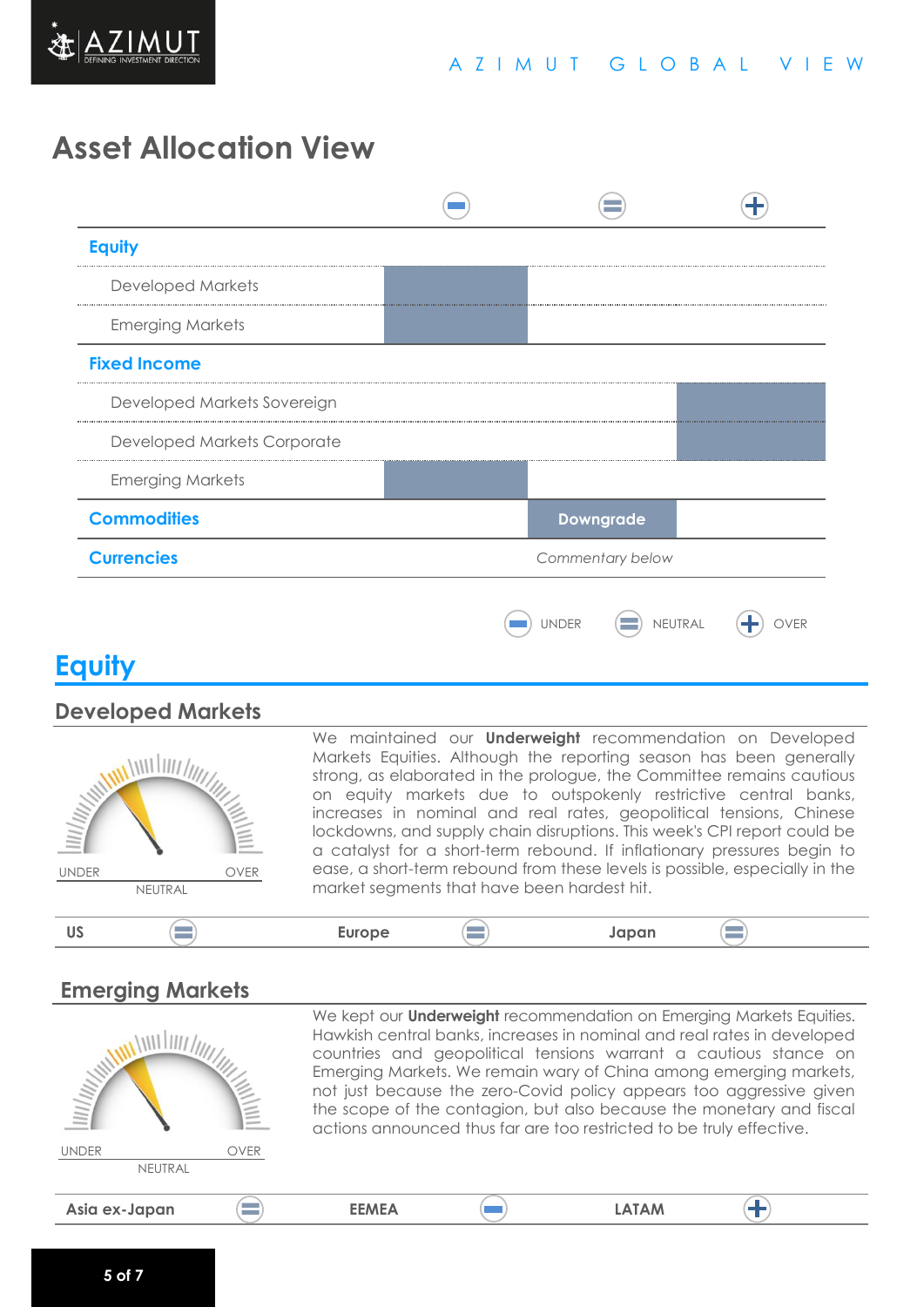

#### A Z I M U T G L O B A L V I E W

### **Fixed Income**

#### **Developed Markets Sovereign**

|                                       | We maintained our Slightly Overweight rating on Developed Markets                                                                                                                                                         |
|---------------------------------------|---------------------------------------------------------------------------------------------------------------------------------------------------------------------------------------------------------------------------|
|                                       | Sovereign Bonds. Interest rates have risen significantly in recent weeks<br>around the world, reaching levels from which at least a short-term                                                                            |
| <b>THE ALTER AND REAL PROPERTY</b>    | retracement is possible. The CPI data on Wednesday, if it shows lower                                                                                                                                                     |
|                                       | inflationary pressures, could be the catalyst. We are turning temporarily<br>bullish on the long end of the yield curve because we anticipate higher<br>rates in the medium to long term. We continue to favor government |
| OVER<br><b>UNDER</b>                  | bonds with short residual maturities as a safe haven because they offer                                                                                                                                                   |
| NEUTRAL                               | limited downside.                                                                                                                                                                                                         |
| <b>EU Periphery</b><br><b>EU Core</b> | <b>US Treasury</b><br><b>Japanese JGB</b>                                                                                                                                                                                 |

### **Developed Markets Corporate**

| <b>MANING</b><br><b>UNDER</b><br>OVER<br>NEUTRAL |              | We kept our recommendation on Developed Markets Corporates to<br>Slightly Overweight. The decision to maintain the recommendation is<br>primarily motivated by the fact that spreads have not yet reached<br>sufficiently attractive levels in light of the numerous concerns we are<br>currently facing (potential economic slowdown, hawkish central banks,<br>and geopolitical risks). Within corporates, we prefer short-dated, high-<br>grade corporate bonds, because they are less vulnerable to duration<br>and/or spread risks. We remain cautious on high-yield bonds. |              |
|--------------------------------------------------|--------------|----------------------------------------------------------------------------------------------------------------------------------------------------------------------------------------------------------------------------------------------------------------------------------------------------------------------------------------------------------------------------------------------------------------------------------------------------------------------------------------------------------------------------------------------------------------------------------|--------------|
| <b>IG Europe</b>                                 | <b>IG US</b> | <b>HY Europe</b>                                                                                                                                                                                                                                                                                                                                                                                                                                                                                                                                                                 | <b>HY US</b> |

### **Emerging Markets**

| <b>WITHING</b>        |             | statements.             | We maintained our <b>Slightly Underweight</b> recommendation on Emerging<br>Market bonds. Despite spreads reaching high levels, it is reasonable to<br>expect developing market bonds to remain under stress as long as<br>Western central banks continue to release progressively hawkish |  |
|-----------------------|-------------|-------------------------|--------------------------------------------------------------------------------------------------------------------------------------------------------------------------------------------------------------------------------------------------------------------------------------------|--|
| <b>UNDER</b>          | <b>OVER</b> |                         |                                                                                                                                                                                                                                                                                            |  |
| NEUTRAL               |             |                         |                                                                                                                                                                                                                                                                                            |  |
| <b>Local Currency</b> |             | <b>Hard Currency IG</b> | <b>Hard Currency HY</b>                                                                                                                                                                                                                                                                    |  |



We downgraded our Commodities recommendation to Neutral. Given WILLIAM LINE the central bank's willingness to fight inflation and China's continued lockdowns, the risks of a slowdown in the second half of the year are increasing. We continue to prefer precious metals among commodities, particularly because of their safe haven status in light of the current developments in Ukraine. We also have a relatively positive outlook on agricultural commodities, which we believe will remain strong in light of UNDER OVER supply disruptions. We are becoming increasingly cautious about other **NEUTRAL** commodities. **Precious**  $\left(\frac{1}{2}\right)$  **Energy**  $\left(\frac{1}{2}\right)$  **Industrial**  $\left(\frac{1}{2}\right)$  **Agricultural**  $\left( +\right)$